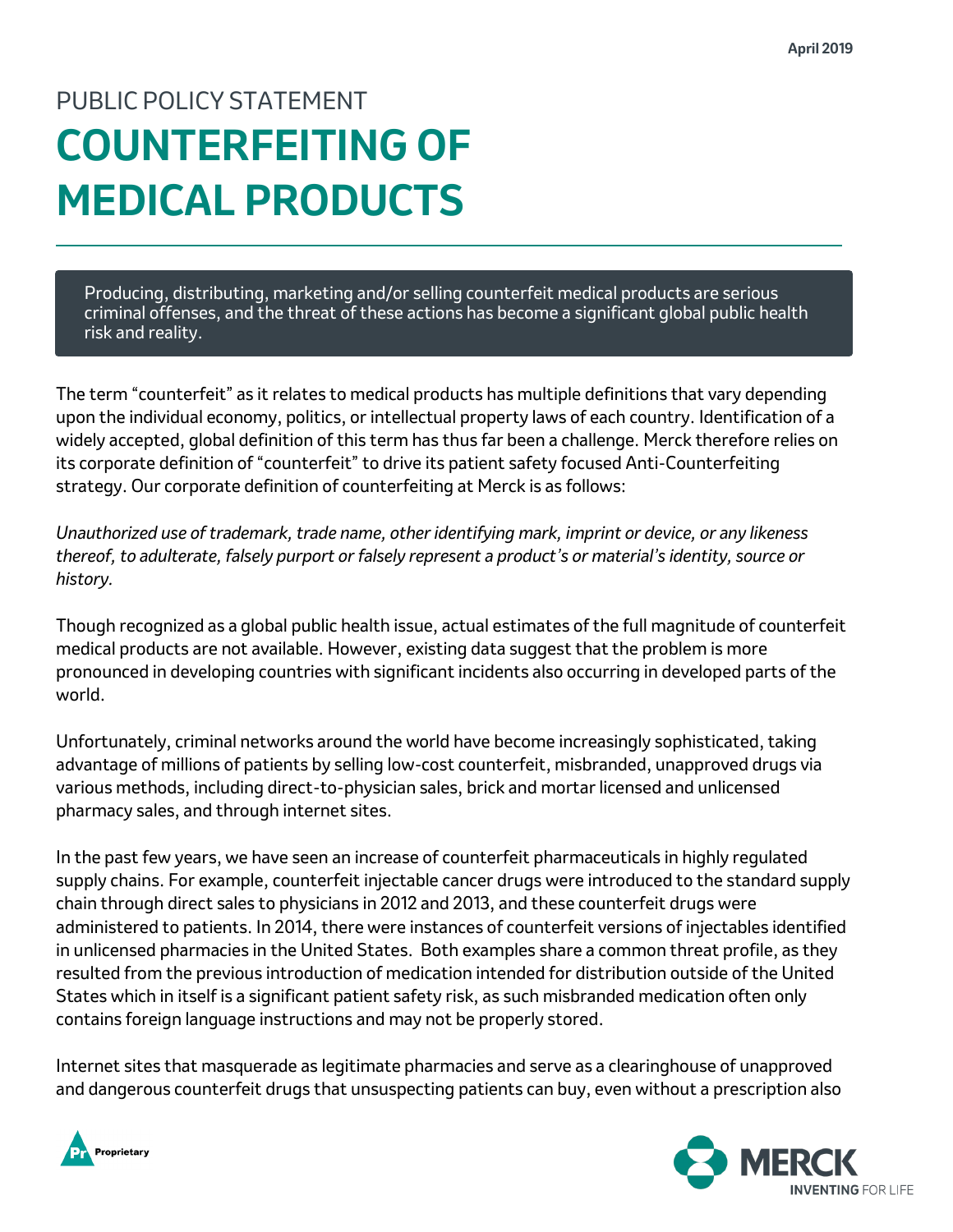pose a significant patient safety threat. Since it is relatively easy to create internet presence for counterfeit drugs, there are currently thousands of these illegitimate sites.

In the United States, the National Association of Boards of Pharmacy has reviewed more than 10,000 illegitimate internet sites and has disclosed alarming results: only three percent of the sites appear to be in compliance with pharmacy laws and practice standards.

For these health and safety reasons, Merck continues to oppose reimportation of prescription drugs into the United States, as has been proposed by the United States Congress in recent years.

## **Merck's Commitment**

Consistent with our longstanding commitment to provide high quality, safe and effective medicines and vaccines to patients who need them, Merck maintains a comprehensive Product Integrity program that encompasses both its Anti-Counterfeiting and Supply Chain Security strategies. We carefully manage our supply chain through strict policies and procedures designed to keep the legitimate drug distribution system safe and secure.

In the United States, for example, Merck has implemented terms and conditions of sale for our medicines and vaccines to reduce the potential for counterfeit products to enter the supply chain by requiring that customers purchase Merck products directly from Merck or a Merck authorized distributor.

Other practices used by Merck to deter counterfeiting include publishing the names of authorized distributors on Merck's website and auditing of distributors. Product security features deployed on Merck products are also a key measure taken to protect our patients. Our pharmaceutical products are protected with best-in-class product security features, with features and level of security determined via a global, risk-based assessment methodology. Coupled with our advanced forensic detection capabilities, Merck is able to accurately authenticate all finished products in its portfolio.

Further to this commitment, Merck reviews every reported incident of suspected counterfeiting, diversion, or tampering associated with our products, responding in alignment with local regulatory requirements and in support of our global patient safety mission. Merck also conducts proactive threat assessments and investigations aimed at further identifying and mitigating patient safety threats associated with illicit medicines.

As counterfeiters have become more sophisticated, counterfeit products have become so similar in appearance to authentic products that, without laboratory testing, it is often difficult to tell the authentic from the counterfeit medicines. To this end, we have launched a global Forensic Services program that significantly enhances our capacity and capability for the robust forensic analysis of suspect counterfeit, diverted and illicit medicines. The Forensic Services program focuses on both the identification and characterization of illicit medicines, and will further support our efforts in the detection, characterization, and enforcement of criminal enterprises engaged in the manufacture and distribution of illicit medicines. The global Forensics Services capacity is supported by dedicated laboratories in the US, Europe, and Asia. These labs follow international standards and best practices